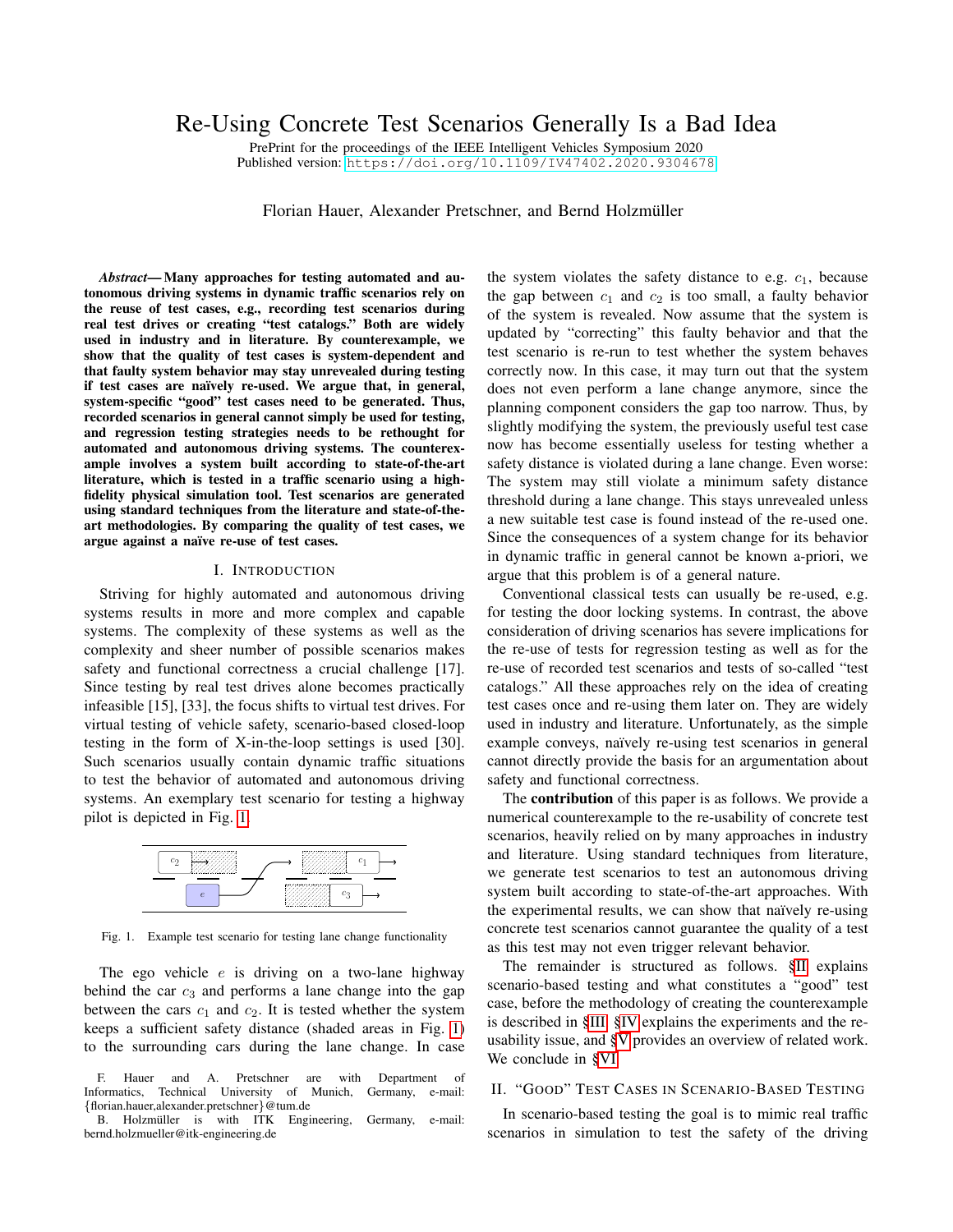behavior automated and autonomous driving systems. A variety of different scenario types (lane change, emergency brake, etc.) take place in real traffic. Lists of such scenario types are derived from experience [31] and real data [11], and the completeness of such lists is determined with statistical models [13]. For each scenario type, a parameterized scenario is created, called *logical scenario* [21]. The intention is to capture the variability of the real world with  $n$  parameters P and their domains  $D_i \in D, j = 1..n$ , e.g. the initial velocity of other traffic participants in a scenario is not set to a specific value of  $100km/h$ , but is assigned a parameter  $v_{other}$  with domain [80, 130]. The domains span a space  $A = D_1 \times D_2 \times ... \times D_n \subset \mathbb{R}^n$  of test cases. Assigning to each parameter a value from its domain yields a single, executable test case, which is called *concrete test scenario* [21]. Not every candidate in such a space  $A$  is of the correct form (e.g. the ego vehicle should perform a lane change, but does not) and among those that have the correct form not all are interesting (e.g. all other vehicles are several hundred meters away from the ego vehicle) [12]. In other words, many test scenarios in such a search space are not the "good" test scenarios we are searching for. The concrete scenario describes the input and environment conditions of a test case. The expected behavior of continuous systems is described with the help a safe operating envelope (cf. Fig. [2\)](#page-1-1). Inside the envelope, the system is allowed to freely optimize its performance [17], and as long as it does not leave the envelope it is considered safe. A variety of works present such safety envelopes [24], [26], [28].



<span id="page-1-1"></span>Fig. 2. Example of a safe operating envelope (green plain rectangle) bounded by the necessary safety distances (red shaded rectangle) and lane markings

In the spirit of limit testing, we define "good" test cases to test vehicle safety as follows [12], [25]: *A "good" test case can reveal* potential *faulty system behavior. In a "good" test scenario, a correct system approaches the limits of the safe operating envelope, and a faulty system violates them.*

#### III. CREATION OF THE COUNTEREXAMPLE

<span id="page-1-0"></span>To argue against naïve re-use, we generate test cases for different variants of a system and then simulate "re-use" of these tests by applying each test to all variants. If concrete test scenarios were re-usable, the quality of a test case should not drop when re-used for another system. This requires that "good" test cases are generated and that the quality of the test cases can be measured.

Existing works suggest the use of search-based techniques for the selection of "good" test scenarios (detailed information in Sec [V\)](#page-4-0). Such techniques try to identify the best candidate (here: concrete test scenario) in a search space (here: logical scenario) with the help of a fitness function, which provides a quality measure for a test case of how

good it is. In the following, the logical scenario, the fitness function, and the systems that are used in the experiments are explained.

#### <span id="page-1-3"></span>*A. Logical Scenario*

The logical scenario used for the experiments is shown in Fig. [3.](#page-1-2) It is a simplification of the exemplary scenario in Fig. [1.](#page-0-0) The cars  $c_2$  and  $c_3$  have been removed. When re-using concrete test scenarios for such a simple lane change like in Fig [3,](#page-1-2) we can expect that at least the form of the concrete scenario is still correct, i.e. the ego vehicle performs a lane change behind  $c_1$ . For more complex scenario types this is not the case as illustrated for the example in Fig. [1.](#page-0-0)

The ego car will start at the longitudinal position 0m and accelerate to the initial velocity  $v_e$ . As soon as starting time  $t_{start,c_1}$  is reached, the other car starts accelerating from a longitudinal starting position  $s_{0,c_1}$  to an initial velocity  $v_{c_1}$ . As soon as both cars reach their initial velocities, the lane change request is triggered after time  $t_{trg}$ . Those parameters provide the necessary search space to allow  $c_1$  with  $v_{c_1}$  to be located arbitrarily on the road at the point in time when e is triggered to perform a lane change.



| Parameter                                                                                                                                           | Lower Bound    | Upper Bound            |
|-----------------------------------------------------------------------------------------------------------------------------------------------------|----------------|------------------------|
| Ego vehicle $e$ :<br>Initially reached velocity $v_e$ [m/s]<br>lane change trigger time $t_{tra}$ [s]                                               | 22.22 (80km/h) | 36.11 (130kmh)         |
| Other car $c_1$ :<br>Longitudinal starting position $s_{0,c}$ [m]<br>Starting time $t_{start,c_1}$ [s]<br>Initially reached velocity $v_{c1}$ [m/s] | 22.22 (80km/h) | 500<br>36.11 (130km/h) |

<span id="page-1-2"></span>Fig. 3. Parameterized scenario used for the experiments

## <span id="page-1-4"></span>*B. Fitness Function*

The fitness function assigns a quality to each concrete test scenario, which allows the search-based technique to select the "good" test cases. The goal is to test whether the system keeps sufficient distance during a lane change behind another car. Thus, the fitness function has to guide the search-based technique to identify test cases of the correct form, i.e. ego vehicle performs a lane change behind the other car. Among those with the correct form, the biggest violation of the safety distance is searched. We created the fitness function according to the literature [12] (the optimizer minimizes): The fitness function with  $t \in [t_{start}, t_{end}]$ :

$$
f = \begin{cases} \infty; & \text{no lane change happens} \\ \begin{cases} s_e(t_{start}) - s_{c_1}(t_{start}); & s_{c_1}(t_{start}) \le s_e(t_{start}) \\ \min\{d - safeDist(t)\}; & s_{c_1}(t_{start}) > s_e(t_{start}) \end{cases} \end{cases}
$$

The first part of the fitness function assigns  $\infty$  as a very bad, high value to scenarios in which the ego vehicle does not perform a lane change. Instead, if such a lane change takes place, the longitudinal position of the ego vehicle at the start of the lane change  $s_e(t_{start})$  is compared with the one of the other vehicle  $s_{c_1}(t_{start})$ . If the ego vehicle is in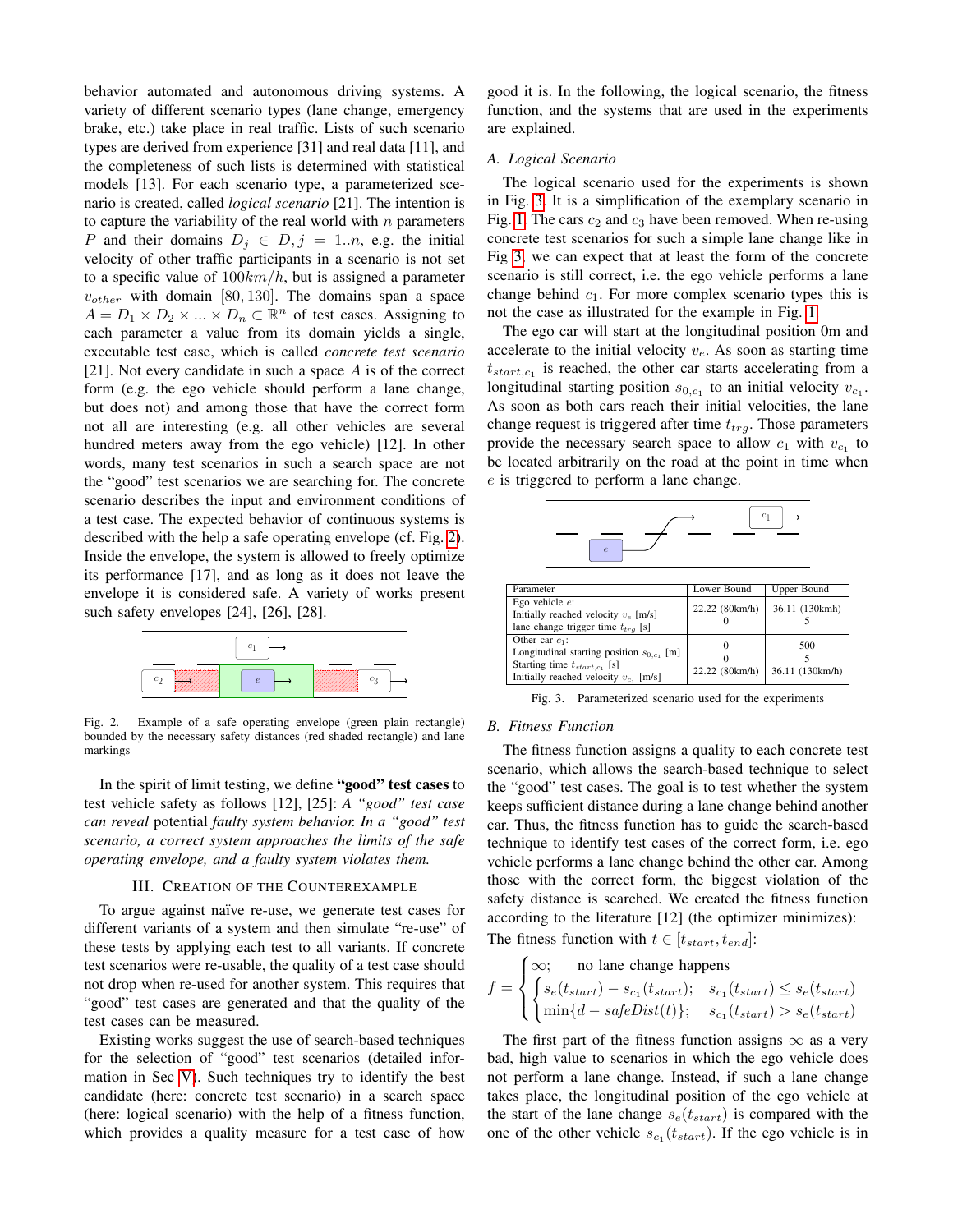front of the other car, the distance between the cars at this moment  $d(t_{start}) = s_e(t_{start}) - s_{c_1}(t_{start})$  is assigned as bad fitness value. The smaller this distance is, the better the fitness value. In the third case, the lane change takes place behind the other car. The difference of distance  $d(t)$  and the the safety distance  $safeDist(t)$  is the remaining distance until the safety distance is violated. By computing the minimum of it throughout a lane change ( $t \in [t_{start}, t_{end}]$ ), the least safe remaining distance until violation during this lane change is determined. During the search through the search space this yields the least safe remaining distance in the whole search space. If the system behavior is faulty, it will yield the biggest violation in the search space instead. The safety distance is computed according to a formalization [26] of the Vienna Road Convention. However, other safety models may be used as well, e.g. [24], [28].

#### *C. Driving Systems*

The driving systems for the experiments are different versions and variants of a single system type for two reasons: First, we want to show that even small changes in the configuration already cause issues with the re-usability of concrete test scenarios. Changing the whole system design has a far bigger impact than small configuration changes. Second, testing different versions of a single system better represents regression testing, which is the common use case for re-using test cases.

The architecture of our demonstration system is shown in Fig. [4.](#page-2-1) It follows the general control paradigm, which contains the notions of sensing, long-term planning (or decisionmaking), short-term planning, tracking and actuation [4]. To ease the interpretation of the experimental results, we excluded sensing from the experiment setup. Also for the sake of simplicity, the car  $c_3$  from the introductory example scenario has been removed as a trigger to the decision making to change lanes. Thus, also the decision making is removed. To preserve the variability of decision making caused by different relative positions of the ego vehicle and this  $c_3$ , the desire to change is triggered by a time trigger (cf.  $t_{trq}$  in Sec. [III-A\)](#page-1-3). For the short-term planning, a stateof-the-art approach for lane change maneuvers of automated vehicles [23] was used. This system was chosen to closely resemble automated and autonomous driving systems of SAE levels 4 & 5 [27], e.g. a Highway Pilot of SAE level 4.

This model predictive control approach first predicts the positions  $x_i$  and velocities  $v_i$  of surrounding cars  $c_i$  for each



<span id="page-2-1"></span>Fig. 4. System architecture overview



<span id="page-2-2"></span>Fig. 5. Schematic simplified depiction of the predicted positions  $x_i$  and time gaps  $tg(v_i)$  at a specific prediction time  $t_k$  of the system

sample time step  $t_k$  over a short time horizon (cf. Fig. [5\)](#page-2-2). For safety distance planning, a time gap  $\tau = 0.5s$  is used as proposed in the paper series of [23]. The safety corridor for the lane change (dashed green lines) is bounded by the distance  $tg(v_i) = \tau \cdot v_i$  to the predicted positions  $x_i$  of other cars  $c_i$ . First, a safe longitudinal and afterwards a safe lateral trajectory is computed within these bounds. The objective is to keep the velocity at each time step of the trajectory as close to the velocity before the lane change (given by the scenario parameter "initially reached velocity"  $v_e$ ) and the acceleration as low as possible. The tracking of the trajectories is done by classic control of the gas and brake pedals as well as the steering wheel. Both are tuned for a physical model of a sports car provided by the widely used physical simulation software CarMaker by IPG Automotive, which served as the simulation environment for this work.

IV. EXPERIMENTS

<span id="page-2-0"></span>

<span id="page-2-3"></span>In Fig. [6,](#page-2-3) an overview over the experiments is given. Three systems configurations are created (systems A,B,C). System A is the system described above, while system B is created by increasing the time gap  $\tau$  from 0.5s to 1.2s, and system C is yielded by decreasing the proportional gain of the longitudinal PID controller in system B. The fitness function from Sec. [III-B](#page-1-4) and the logical scenario as the search space from Sec. [III-A](#page-1-3) are used for all three experiments. For the optimization, a single-objective genetic algorithm is applied. Note that the technological aspect is not the focus of this work and more advanced techniques could be used, as described in [9]. The population size and the number of generations were both set to 20, resulting in 400 simulation executions, which means each system is tested in 400 concrete scenarios during the optimization. The experiments were executed multiple times to rule out randomization effects. The scenario with the best fitness value of each experiment is presented in detail in the images of respective Fig. [7,](#page-3-0) [8,](#page-3-1) [9:](#page-3-2) (1) distances during lane change,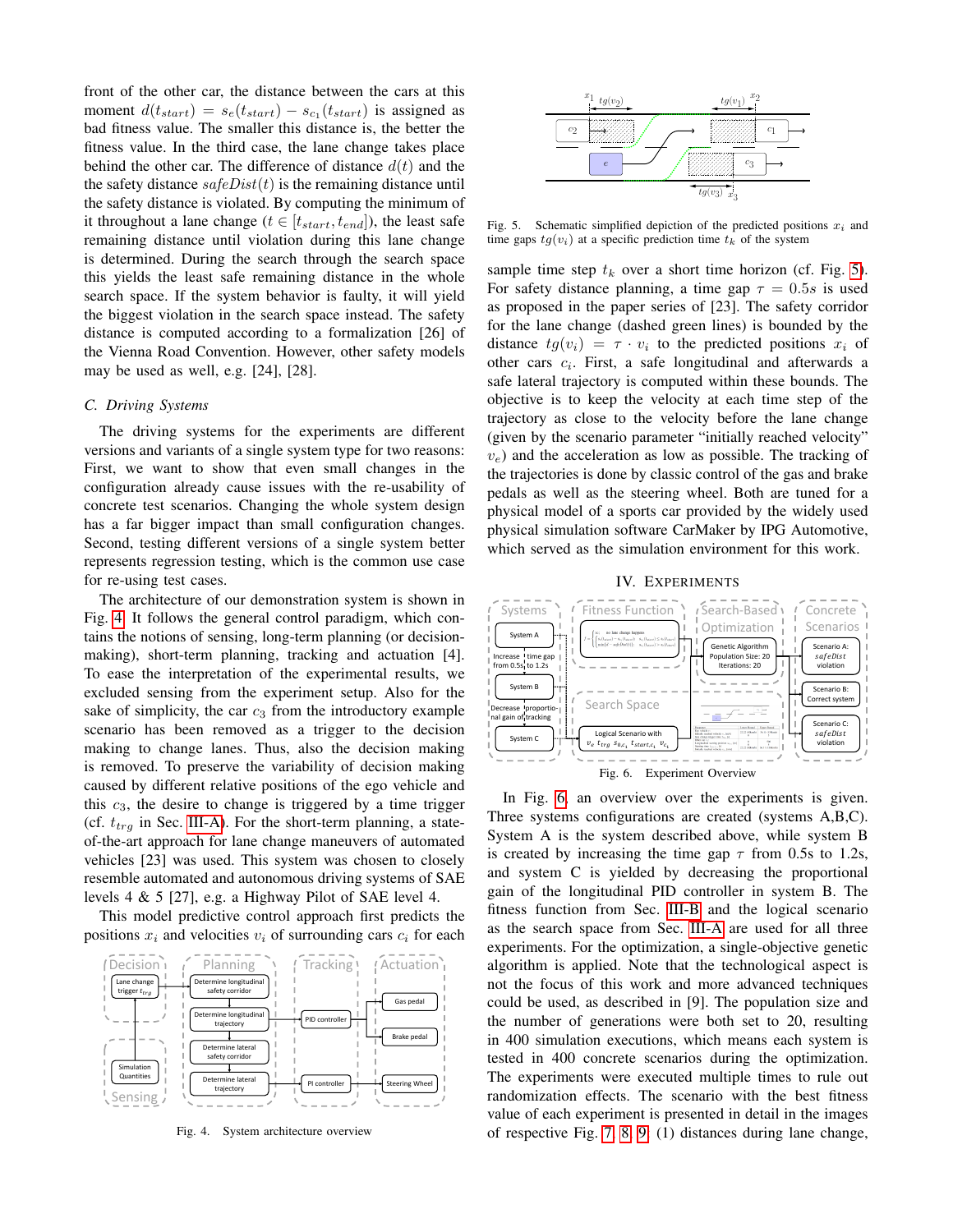and (2) velocities during lane change. Experiment A shows that faulty behavior of the trajectory planner can be revealed, B presents a case where the system behavior is seemingly correct, and in C faulty behavior caused by slow tracking is detected.

## *A. Experiment Results*

In scenario A, which is the best concrete test scenario that could be found for system A, the ego vehicle performs a lane change behind the other car, which drives at lower velocity. In Fig. [7](#page-3-0)[\(1\),](#page-3-3) the actual distance between both cars  $d(t)$ , the minimum safety distance  $safeDist(t)$ , as well as the remaining distance until this safety distance is violated are shown (a negative remainder means violation). Approximately between scenario time 17.5s and 21.5s, the safety distance is violated (see  $7(1)$ ). The biggest violation of 14m takes place at approximately 19.5s. Even though tracking will never be perfect, here it is considerably fast (cf. Fig. [7](#page-3-0)[\(2\)\)](#page-3-4), which leads to the conclusion that the planned trajectory does not consider sufficient safety distance in this scenario with respect to the safe distance computation of the fitness function. This faulty behavior gets addressed by increasing  $\tau$  in the safety distance estimation  $tq(v_i)$  of the planning algorithm to 1.2s to yield system B. The concrete value of 1.2s was determined experimentally. The results of the scenario B are shown in Fig. [8.](#page-3-1) It can be seen that even in the best concrete test scenario, the updated time gap causes the system to keep sufficient distance to the other vehicle to not violate the minimum safety distance. Therefore, it is considered to be safe with respect to this search space. To yield system C, the proportional gain of the velocity

<span id="page-3-3"></span>

(1) Distances during the lane change of test scenario A

<span id="page-3-4"></span>

(2) Velocities during the lane change of test scenario A

<span id="page-3-0"></span>Fig. 7. Results of scenario A: Faulty trajectory planner



(1) Distances during the lane change oftest scenario B

<span id="page-3-1"></span>



(1) Distances during the lane change of test scenario C

<span id="page-3-5"></span>

<span id="page-3-2"></span>Fig. 9. Results of scenario C: Tracking too slow

tracking PID controller of system B is decreased to make the tracking more smooth, e.g. for passenger comfort. However, this also increases the rise time of the controller. The results of scenario C (cf. Fig.  $9(2)$ ) show that the tracking does not follow the planned trajectory close enough to decrease the ego vehicle's speed as fast as necessary, which causes a violation of the safety distance despite the increased time gap  $\tau$ .

#### *B. Why Re-Using Concrete Scenarios Is a Bad Idea*

Each system (e.g. system A) is additionally tested using the best concrete test scenarios identified for the other systems (e.g. scenario B/ C). The resulting fitness values, which measure both the test case quality and the remaining buffer until violation of the safety distance in meters, are depicted in Tab. [I.](#page-4-2)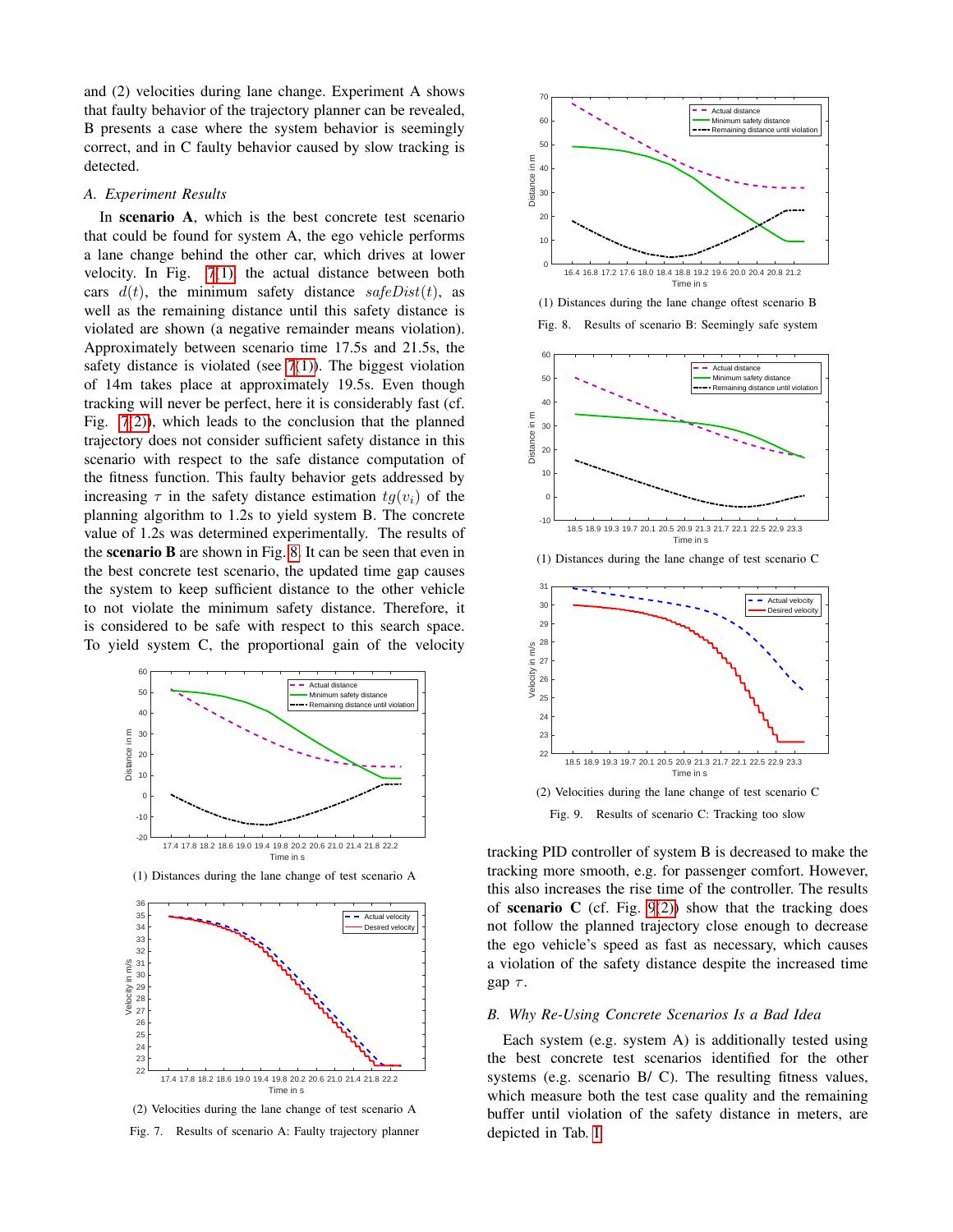|            | System A  | System B | System C     |
|------------|-----------|----------|--------------|
| Scenario A | $-14.001$ | 5.604    | $-3.065$     |
| Scenario B | 2.595     | 2.812    | $-3.037$     |
| Scenario C | 20.153    | 20.484   | <b>4.238</b> |

<span id="page-4-2"></span>TABLE I FITNESS VALUES OF THE THREE IDENTIFIED BEST CONCRETE TEST SCENARIOS FOR THE THREE SYSTEMS

Every concrete test scenario has the best fitness value for testing the system it was created for (red cells). This confirms the intuition regarding the re-usability issue implied with the introductory example in Sec. [I.](#page-0-2) The smallest remaining buffer until violation (positive fitness value) or biggest violation (negative fitness value) for distinct systems is found in different scenarios. Especially the first column of Tab. [I](#page-4-2) illustrates the following. If the best concrete test scenarios B and C are "re-used" to test system A, the faulty behavior of system A is not revealed. In other words: By naïvely reusing test scenarios that have been created, or recorded, for other system versions or variants, the faulty behavior of a system might not be revealed. In this example, even the best concrete test scenario for another system is not sufficient, let alone scenarios of lower quality. Note that for this observation, the provenance of these concrete scenarios does not matter, e.g. they could have originated from test drive recordings or "test catalogs" of concrete test scenarios, showing the same result in terms of re-usability. This emphasizes the need for the identification of system-specific concrete test scenarios, since re-used test cases may not provide a strong foundation for a safety argument for the release of an automated or autonomous driving system.

Our argument does *not* imply that *no test case can ever be re-used*. Our experiments show, instead, that *there exist new system variants* for which the quality of existing test cases is *provably bad*. Our conclusion is hence that *in general*, the quality of test cases considered for re-use is *unknown*. If there are external means to ensure that the quality of existing test cases continues to be good, for instance because it is known that the driving behavior of the system under test has not been modified, then these tests may indeed be re-used. It is then the responsibility of the test engineer to argue that the quality of tests for an earlier version of a system carries over to a newer version.

## V. RELATED WORK

<span id="page-4-0"></span>Several existing works are based on the idea of extracting concrete test scenarios from data according to a variety of different selection and filtering criteria. This data is collected with real test drives [5], [19], [22] or simulation setups [29]. Similar to manual test case generation based on experience, the result of those approaches are "test catalogs" of concrete test scenarios. These are subject to the presented re-usability issue. Additionally, the extracted scenarios are randomly encountered scenarios, which is problematic for safety argumentations, as such are hardly possible based on randomly encountered scenarios. An infeasible amount of driving hours or driven kilometer is necessary for each

version of the system [33], [15] for each version and variant of the system.

A very popular idea to circumvent this issue is to extract all concrete test scenarios that occur in real data and filter for the "critical" ones, where a multitude of distinct metrics of criticality exist [14], [20], [32]. The resulting "test catalogs" are relatively small as they contain only the critical scenarios. When the amount of data is huge, there is the hope that the resulting "test catalog" overcomes the randomness of encountering certain concrete scenarios in real traffic. However, it is still subject to the re-usability issue. The critical concrete test scenarios are critical with respect to the behavior of the recording test vehicle or the driver maneuvering the recording vehicle. When such concrete test scenarios are re-used for testing another vehicle, e.g. the next generation automated or autonomous vehicle, it is not guaranteed that the concrete test scenarios are still critical. It might be an easy non-critical test scenario for the new system. Note that such criticality metrics might be used for targeted generation of concrete test scenario, e.g. as fitness function for the application of search-based techniques [10]. In this case, the usage of such criticality metrics is not an instance of the re-usability issue.

A variety of existing works suggest the use of searchbased techniques for the selection of concrete test scenarios. We followed this idea to generate system-specific concrete test scenarios. Some of those works focus on the technical aspects of the scenario search [1], [2], [3], [6], some describe fitness functions for different specific purposes [7], [8], [16], and another one provides fitness function templates for testing against safe operating envelopes [12]. Even though these works implicitly advocate the generation of systemspecific concrete test scenarios, neither of them discusses the re-usability issue or provides a numerical counterexample to the re-usability.

## VI. CONCLUSION

<span id="page-4-1"></span>We started by sketching that re-using concrete test scenarios for the testing of automated and autonomous driving systems in general is problematic, since the quality of a test case is system-dependent and may become bad when the system changes. However, many approaches in industry and literature rely on this re-usability. We provided a numerical counterexample to the re-usability of concrete test scenarios. We used standard techniques to generate concrete test scenarios for three different configurations of an exemplary system. As scenario type, we chose an easy lane change. The experimental results showed that even the best concrete test scenario for one system configuration may not be a "good" concrete test scenario for the other. Note that even for a simple lane change and configurations of the identical system design, the re-usability issue could be shown. Systems with different designs (e.g. systems from different vendors) differ much more than configurations of a single design. Thus, reusability may even be worse. While for this lane change scenario the re-used concrete test scenarios at least are of the correct form, i.e. the ego vehicle performs a lane change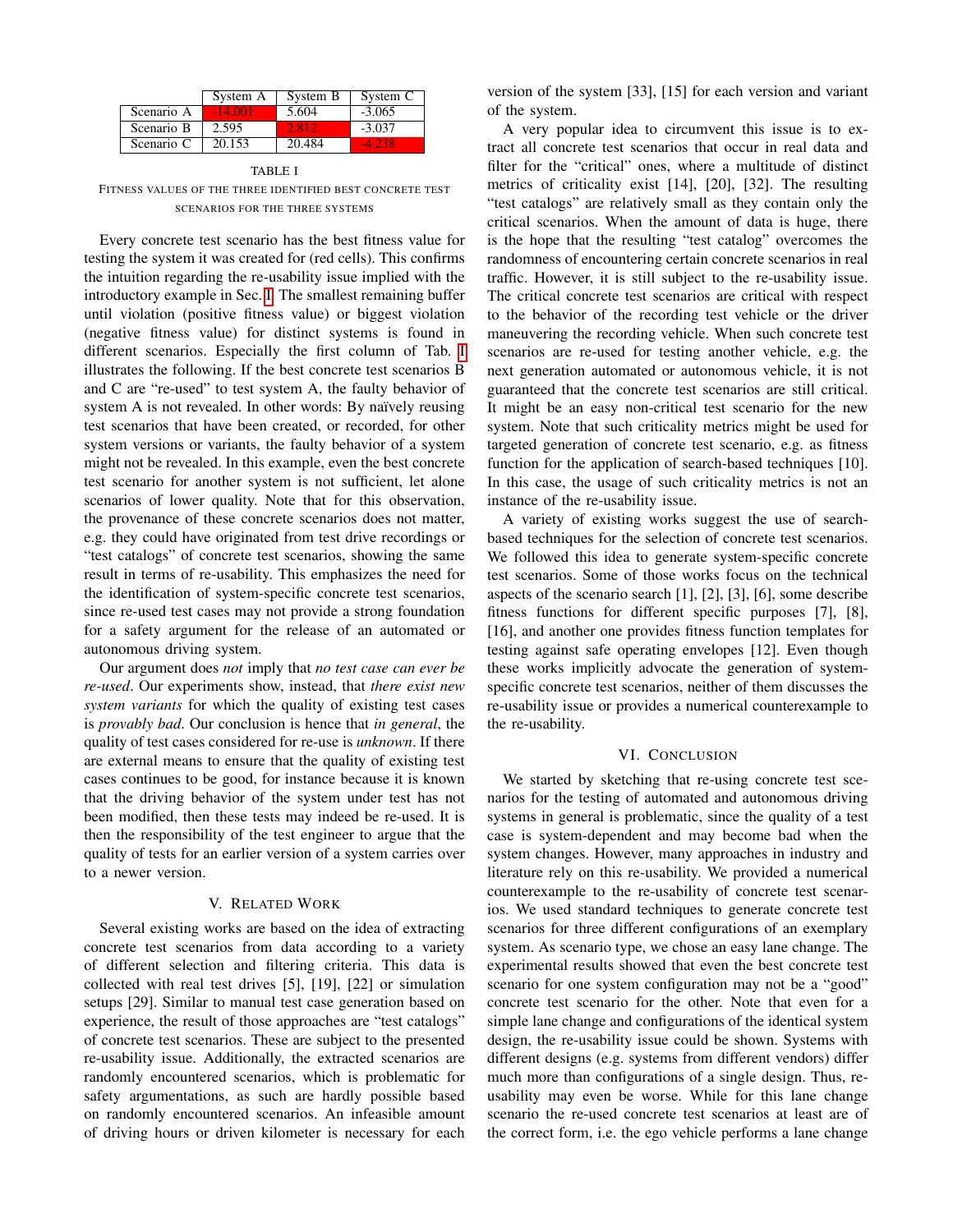behind the other car, for more complex scenario types, re-used scenarios might not even be of the correct form anymore. In the case of the introductory example of Fig. [1,](#page-0-0) almost certainly the lane changes will not be performed into the gap anymore as different systems decide to do their lane changes at different moments in time. In terms of reusability, the provenance of the concrete test scenarios does not matter, e.g. they could be recorded test cases or reference tests from "test catalogs."

We have argued that this shows that the quality of existing tests *in general* cannot be predicted for new versions of a system. While this shows that there cannot be "canonical" reference tests for a product line *in general*, this does *not* mean that the quality of existing test cases *never* carries over to new versions of the system. There may well be situations where an engineer can argue that the re-use of tests is justified.

As a direct consequence, regression testing of automated and autonomous driving systems needs to be reviewed, and new methodologies are necessary. As a solution, we recommend the re-use of logical scenarios instead of concrete test scenarios. Then, for a new system, system-specific concrete test scenarios are generated for each logical scenario instead of re-using concrete test scenarios—which is the automated technique we used to generate all test cases in this paper. The generation of tests obviously is more costly than simple re-use, but our arguments suggest that this cost cannot be avoided unless one can argue that tests for earlier versions are safe to re-use. In addition to using recorded scenarios directly as test cases when this can be explicitly justified, we deem these recorded scenarios useful for the derivation of logical scenarios for test case generation, e.g. as done in [18], [34].

#### **REFERENCES**

- [1] R. B. Abdessalem, S. Nejati, L. Briand, and T. Stifter. Testing visionbased control systems using learnable evolutionary algorithms. In *International Conference on Software Engineering*. ACM, 2018.
- [2] R. B. Abdessalem, S. Nejati, L. C. Briand, and T. Stifter. Testing advanced driver assistance systems using multi-objective search and neural networks. In *IEEE/ACM International Conference on Automated Software Engineering*, pages 63–74, 2016.
- [3] R. B. Abdessalem, A. Panichella, S. Nejati, L. C. Briand, and T. Stifter. Testing autonomous cars for feature interaction failures using many-objective search. In *ACM/IEEE International Conference on Automated Software Engineering*, pages 143–154, 2018.
- [4] M. Aeberhard et al. Experience, results and lessons learned from automated driving on germany's highways. *IEEE Intelligent Transportation Systems Magazine*, 7(1):42–57, 2015.
- [5] J. Bach, M. Holzäpfel, S. Otten, and E. Sax. Reactive-replay approach for verification and validation of closed-loop control systems in early development. Technical report, SAE Technical Paper, 2017.
- [6] H. Beglerovic, M. Stolz, and M. Horn. Testing of autonomous vehicles using surrogate models and stochastic optimization. In *IEEE 2017 Intelligent Transportation Systems Conference*, pages 1–6, 2017.
- [7] A. Calo, P. Arcaini, S. Ali, F. Hauer, and I. Fuyuki. Generating avoidable collision scenarios for testing autonomous driving systems. In *IEEE Int. Conf. on Software Testing, Verification and Validation*, 2020. to appear.
- [8] A. Calo, P. Arcaini, S. Ali, F. Hauer, and I. Fuyuki. Simultaneously searching and solving multiple avoidable collisions for testing autonomous driving systems. In *Genetic and Evolutionary Computation Conference*, 2020. to appear.
- [9] R. Feldt and S. Poulding. Broadening the search in search-based software testing: It need not be evolutionary. In *IEEE/ACM International Workshop on Search-Based Software Testing*, pages 1–7, 2015.
- [10] S. Feng, Y. Feng, C. Yu, Y. Zhang, and H. X. Liu. Testing scenario library generation for connected and automated vehicles, part i: Methodology. *arXiv:1905.03419*, 2019.
- [11] F. Hauer, I. Gerostathopoulos, T. Schmidt, and A. Pretschner. Clustering traffic scenarios using mental models as little as possible. In *IEEE Intelligent Vehicles Symposium (IV)*, page to appear, 2020.
- [12] F. Hauer, A. Pretschner, and B. Holzmüller. Fitness functions for testing automated and autonomous driving systems. In *International Conference on Computer Safety, Reliability, and Security*, pages 69– 84, 2019.
- [13] F. Hauer, T. Schmidt, B. Holzmüller, and A. Pretschner. Did we test all scenarios for automated and autonomous driving systems? In *IEEE Intelligent Transportation Systems Conference*, pages 2950– 2955, 2019.
- [14] P. Junietz, F. Bonakdar, B. Klamann, and H. Winner. Criticality metric for the safety validation of automated driving using model predictive trajectory optimization. In *IEEE Intelligent Transportation Systems Conference*, pages 60–65, 2018.
- [15] N. Kalra and S. M. Paddock. Driving to safety: How many miles of driving would it take to demonstrate autonomous vehicle reliability? *Transportation Research Part A: Policy and Practice*, 94:182–193, 2016.
- [16] M. Klischat and M. Althoff. Generating critical test scenarios for automated vehicles with evolutionary algorithms. In *IEEE Intelligent Vehicles Symposium*, 2019.
- [17] P. Koopman and M. Wagner. Challenges in autonomous vehicle testing and validation. *SAE International Journal of Transportation Safety*, 4(1):15–24, 2016.
- [18] F. Kruber, J. Wurst, and M. Botsch. An unsupervised random forest clustering technique for automatic traffic scenario categorization. In *IEEE Intelligent Transportation Systems Conference*, pages 2811– 2818, 2018.
- [19] U. Lages, M. Spencer, and R. Katz. Automatic scenario generation based on laserscanner reference data and advanced offline processing. In *IEEE Intelligent Vehicles Symposium Workshops*, pages 146–148, 2013.
- [20] M. Lehmann, M. Bäumler, G. Prokop, and D. Hamelow. Use of a criticality metric for assessment of critical traffic situations as part of sepia. In *19. Internationales Stuttgarter Symposium*, pages 1154–1167. Springer, 2019.
- [21] T. Menzel, G. Bagschik, and M. Maurer. Scenarios for development, test and validation of automated vehicles. *arXiv:1801.08598*, 2018.
- [22] P. Minnerup, T. Kessler, and A. Knoll. Collecting simulation scenarios by analyzing physical test drives. In *IEEE Intelligent Transportation Systems Conference*, pages 2915–2920, 2015.
- [23] J. Nilsson, M. Brännström, E. Coelingh, and J. Fredriksson. Lane change maneuvers for automated vehicles. *IEEE Transactions on Intelligent Transportation Systems*, 18(5):1087–1096, 2017.
- [24] D. Nister, H.-L. Lee, J. Ng, and Y. Wang. The safety force field. [https://www.nvidia.com/content/](https://www.nvidia.com/content/dam/en-zz/Solutions/self-driving-cars/safety-force-field/the-safety-force-field.pdf) [dam/en-zz/Solutions/self-driving-cars/](https://www.nvidia.com/content/dam/en-zz/Solutions/self-driving-cars/safety-force-field/the-safety-force-field.pdf) [safety-force-field/the-safety-force-field.pdf](https://www.nvidia.com/content/dam/en-zz/Solutions/self-driving-cars/safety-force-field/the-safety-force-field.pdf), retrieved 22nd January 2020.
- [25] A. Pretschner. Defect-based testing. In: Dependable Software Systems Engineering, 2015.
- [26] A. Rizaldi et al. Formalising and monitoring traffic rules for autonomous vehicles in isabelle/hol. In *International Conference on Integrated Formal Methods*, pages 50–66. Springer, 2017.
- [27] SAE. Definitions for terms related to on-road motor vehicle automated driving systems. *J3016, SAE International Standard*, 2014.
- [28] S. Shalev-Shwartz, S. Shammah, and A. Shashua. On a formal model of safe and scalable self-driving cars. *arXiv:1708.06374*, 2019.
- [29] C. Sippl et al. From simulation data to test cases for fully automated driving and adas. In *IFIP International Conference on Testing Software and Systems*, pages 191–206. Springer, 2016.
- [30] S. Ulbrich et al. Testing and validating tactical lane change behavior planning for automated driving. In *Automated Driving*, pages 451– 471. Springer, 2017.
- [31] U.S. National Highway Traffic Safety Administration. A framework for automated driving systems. [nhtsa.gov/sites/nhtsa.dot.gov/files/documents/](https://www.nhtsa.gov/sites/nhtsa.dot.gov/files/documents/13882-automateddrivingsystems_092618_v1a_tag.pdf)